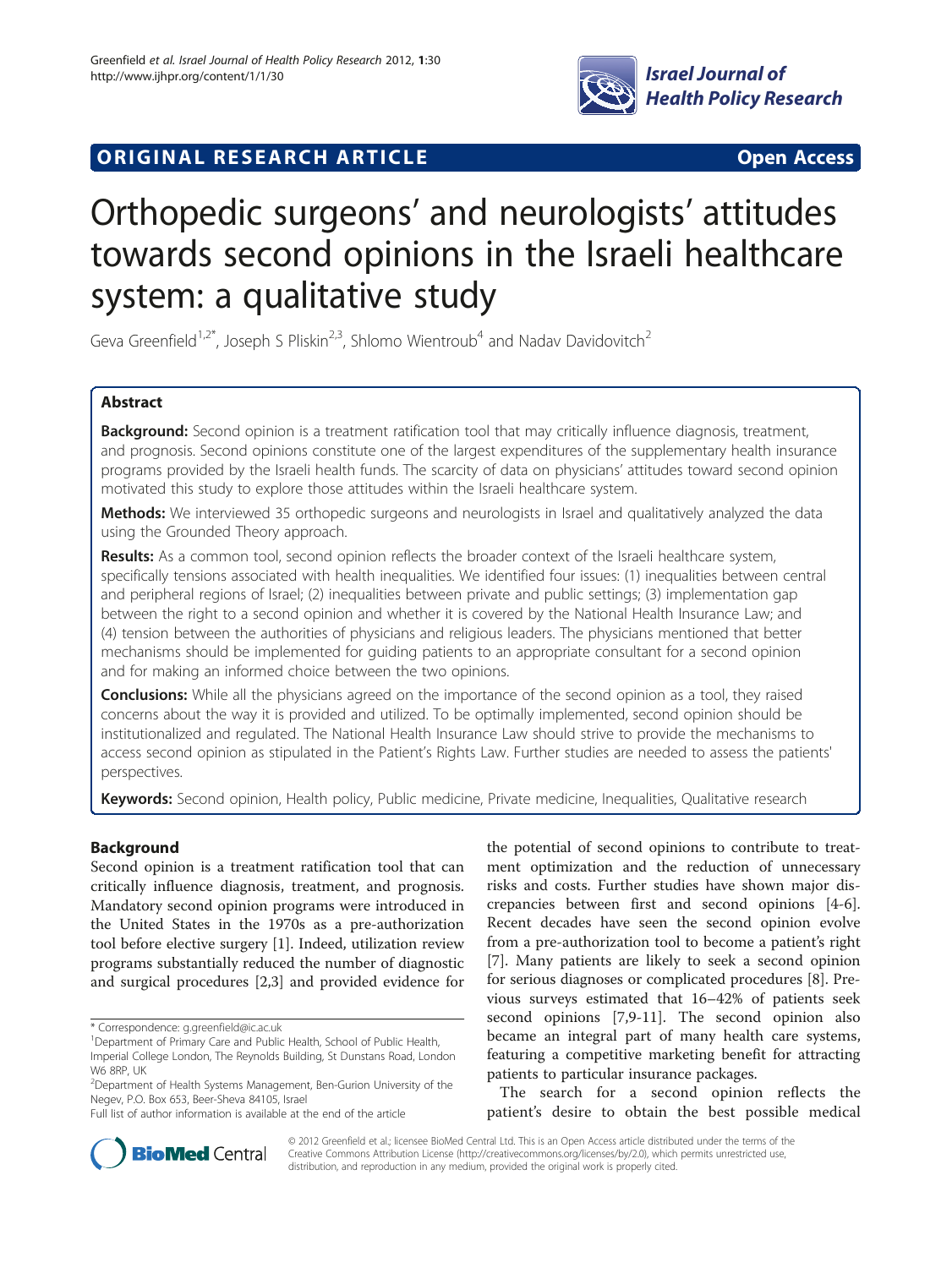treatment, and it may also express the patient's dissatisfaction with medical treatment or communication with the physician. Second opinion research has focused mainly on the diagnostic discrepancies between independent opinions [[4,5](#page-11-0),[12-15](#page-11-0)], the reasons for which patients seek second opinions [[16,17](#page-11-0)], and the characteristics of these patients [[10,18,19](#page-11-0)]. Yet data on the physicians' perspective are scarce [[20\]](#page-11-0). Because physicians have a key role in these consultations, it is important to explore their perspectives on second opinion. As such, they profoundly affect how the practice is utilized, the dynamics with the patients, and policies related to second opinion.

## Second opinion in the Israeli healthcare system

The Israeli healthcare delivery system consists of four health funds that are public organizations, providing primary and secondary care. Tertiary care is provided by government-owned hospitals, public hospitals not owned by the government, and private for-profit hospitals. In parallel, private health services are provided by physicians seeing patients in private clinics. For several reasons, it is very common that physicians work across settings, e.g., at both a public hospital and a private clinic.

Patients in Israel are entitled "to obtain another opinion on the matter of treatment" by the Israel Patient's Rights Law. Nevertheless, there is no specific mechanism, including financial cover, for this entitlement in the National Health Insurance Law. Practically, patients in Israel can obtain second opinions in two ways:

- (1)Through the secondary care provided by the health funds, by specialists working in the community and outpatient clinics in hospitals. The health funds in Israel permit elective direct self-referrals to at least five specialties (obstetrics and gynecology; ophthalmology; ear, nose, and throat; dermatology; and orthopedics). Referrals to other specialties must originate from a GP or another physician, but this is not the case for all health funds. The patient co-payment for visiting a specialist in community secondary care is equivalent to \$6 per specialty, which covers an unlimited number of visits (from the date of payment until the end of the quarter), but all the visits must be with the same specialist. Should patients wish to consult with another specialist in the same specialty, they have to wait for the quarter to end.
- (2)Through the private sector. Patients can get a second opinion through the private sector and pay completely out-of-pocket. Alternatively, patients enrolled in the health funds' supplementary health insurance programs are eligible for partial

reimbursement for out-of-pocket second opinion consultations. According to the National Health Insurance Law, the health funds are allowed to offer their insurants supplementary health insurance programs in addition to what is covered by the basic basket of health services stipulated by the National Health Insurance Law. The supplemental health insurance programs are designed to extend coverage by providing reduced co-payments as well as choice of physicians and hospitals, yet the direct out-of-pocket payment is considered to increase health disparities. These programs are voluntary and their policies vary among the various health funds. According to the Ministry of Health, 73.1% of the people insured by the health funds had supplementary health insurance in 2010 [\[21](#page-11-0)]. Patients with supplementary health insurance are entitled to obtain a second opinion in the private sector and to be reimbursed for 80% of the out-of-pocket cost, limited to an equivalent of \$130 per consultation, up to three annual consultations with no quarterly restrictions. This coverage is fairly similar across the four health funds. The out-of-pocket cost of a private consultation is roughly equivalent to \$200–500. Hence the reimbursement that patients receive from the health funds for second opinions is only partial, thus making second opinion still quite costly, especially for those who are in lower socio-economic classes of Israeli society. Yet it is important to clarify that private consultations are not limited to second opinions, and the latter may not even constitute a large proportion of private consultations; patients may seek private consultations for other purposes than a second opinion.

Hence, in practice, the health funds, belonging to the public medical sector, subsidize second opinions through both community secondary care and the supplementary health insurance programs. The health funds' total net expenditure on second opinions reimbursed through the supplementary health insurance programs in 2010 was equivalent to \$86 million (after subtracting co-payments) [[21\]](#page-11-0). This is the second largest expenditure after surgery, accounting for 14% of the health funds' net expenditure on services consumed through the supplementary health insurance programs. Patients in Israel can also purchase supplementary insurance from commercial health insurance companies that also cover second opinions.

Because second opinions are commonly provided by private consultants, it is important to briefly describe how the private system works. In Israel, it is relatively easy for physicians to combine private and public practice. Most physicians work across settings, and very few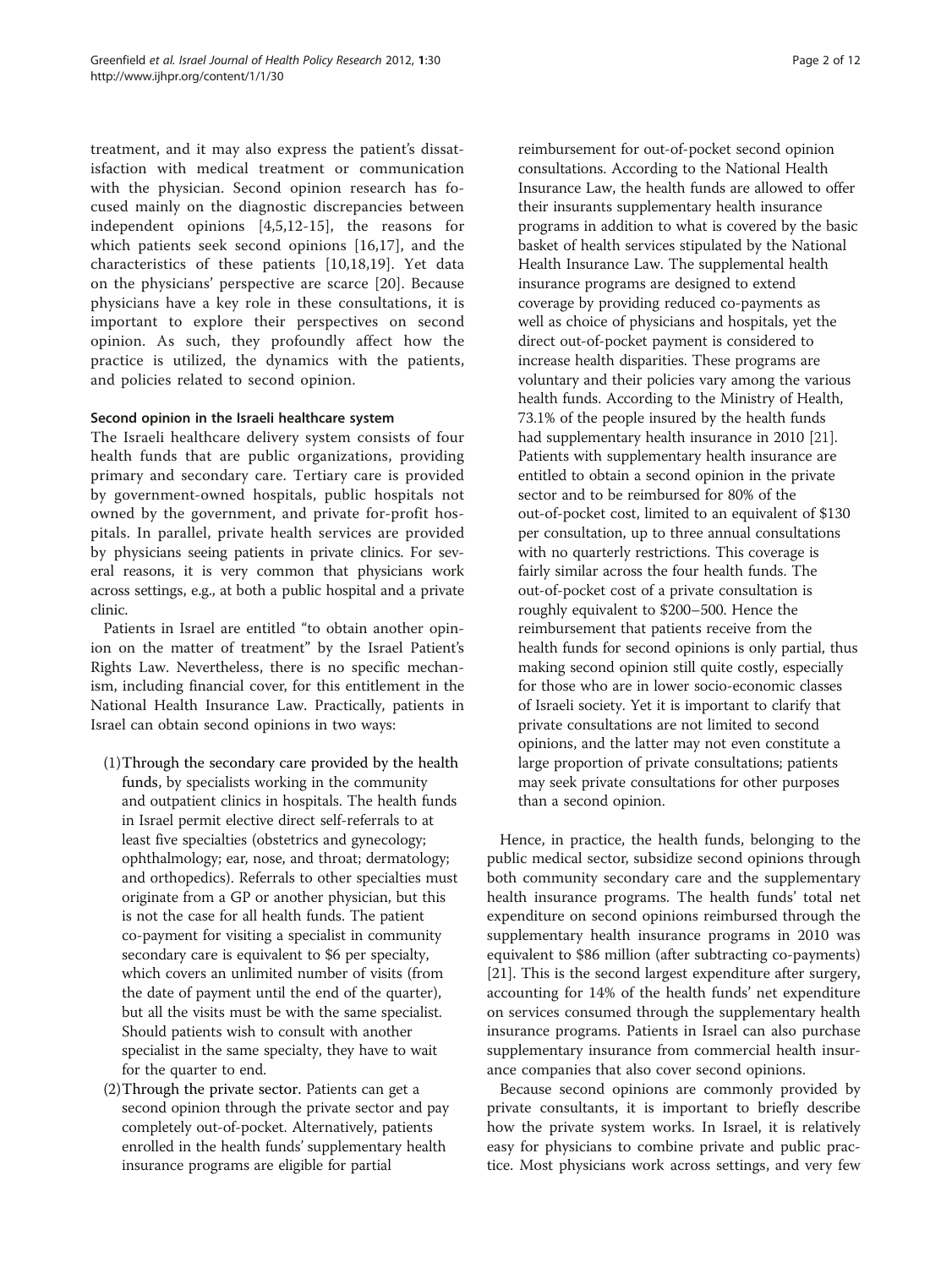physicians work only in private settings. Yet there are no clear mechanisms for physicians to combine private and public practice, to move from public to private or vice versa, and no clear regulations regarding this practice. There are also differences among the various health funds and hospitals. To the best of our knowledge, there are no data about the differences between physicians who work in a private setting and those who remain in the public sector. A recent study has shown that physicians practicing in the center of Israel have many more opportunities to practice private medicine than those practicing in the periphery [[22\]](#page-11-0).

Only a few studies referred indirectly to second opinion in Israel, discussing issues such as the barriers to health resource allocation [\[23\]](#page-11-0), patient visits in secondary care [[24\]](#page-11-0), ambulatory services utilization [[25](#page-11-0)], and elective surgery [\[26](#page-11-0)]. Second opinion is quite common, at least in some specialties: A survey of 103 cancer patients showed that although 88% of them reported that they relied on their oncologist for therapeutic decision making, 45% indicated that they had sought a second opinion [\[27](#page-11-0)]. In a recent survey of 332 Israeli physicians, we showed that the judgment of physicians giving second opinions was in some cases affected by other physicians' opinions, but unaffected in other cases [[28\]](#page-11-0). Our goal was to explore the attitudes of Israeli physicians toward the second opinion, ultimately to devise potential policy recommendations for the efficient use of the second opinion.

## Methods

## Design

The study was part of a larger mixed methods study aimed at exploring various aspects of the second opinion. Another part of the study aimed to evaluate whether physicians' decision-making is affected by the patient having obtained another opinion. In parallel to a quantitative survey described elsewhere [\[28\]](#page-11-0), we conducted a qualitative study based on personal interviews to probe more personal dimensions of second opinions. Qualitative methods enable subtexts, attitudes, and motives to be explored [\[29](#page-11-0)]. A detailed description of the method appears elsewhere [[30](#page-11-0)]. We designed a narrativephenomenological study. Phenomenological research aims to describe an experience of a phenomenon. The data for this kind of qualitative analysis are narratives, i.e., using field texts as data sources (stories, autobiography, journals, etc.). This is a suitable method for the goal of the study, because it enables exploration of the experience, attitudes, and belief that physicians have about second opinion from their daily clinical work. We conducted semi-structured, personal interviews with physicians. Such an interview is systematic while remaining sensitive to the dynamics of the conversation,

enabling each interview to evolve according to the themes that are brought by the interviewee. The interview focused on the beliefs, attitudes, feelings, and behaviors that emerge in second opinion encounters (see Appendix A). We asked questions about implementation of the second opinion, daily experience with second opinions, patients' motivation for seeking second opinions, physician-patient dynamics, and questions related to policy and implementation. The initial questions came from the literature on second opinion. The protocol was tested with two senior peers, evolved during the first interviews, and stabilized after the fifth interview.

## **Participants**

We interviewed a convenience sample of 35 orthopedic surgeons and neurologists in Israel, all of them specialists who provide second opinions. These specialties were chosen because they involve high rates of second opinions and they enabled us to compare a surgical specialty to a non-surgical one. The eligibility criterion was being a specialist who provides second opinions. The sample included senior residents (more than 6 years of residency), junior specialists (up to 7 years of posttraining experience), and senior specialists (more than 7 years of post-training experience). We produced lists of possible consultants from Internet sites of orthopedic and neurology wards. Other consultants were approached through peers. The entire population in Israel includes 375 orthopedic surgeons and 250 neurologists. We contacted 52 physicians, of whom 35 were actually interviewed (response rate 67.3%). The protocol was approved by the Institutional Ethics and Human Subjects Review Committee of Soroka University Medical Center and by the Ministry of Health Department of Clinical Trials. Participation was voluntary and the participants were not provided with any incentive.

## Data collection

The interviews were conducted in the clinicians' offices from January 2007 to July 2008 by researchers (GG, ND) trained in gathering and analyzing qualitative data. Interviewee anonymity was ensured while interviews were recorded and transcribed.

## Analysis

We used the Grounded Theory approach, where codes and categories emerge from the data without preconceived expectations [\[29\]](#page-11-0). We conducted a hermeneutic analysis, in which we iteratively coded the data and categorized the codes into themes. Two researchers (GG, ND) independently analyzed the interviews and conducted ongoing discussion sessions with the other researchers. The data were analyzed using  $ATLAS^{\circledast}$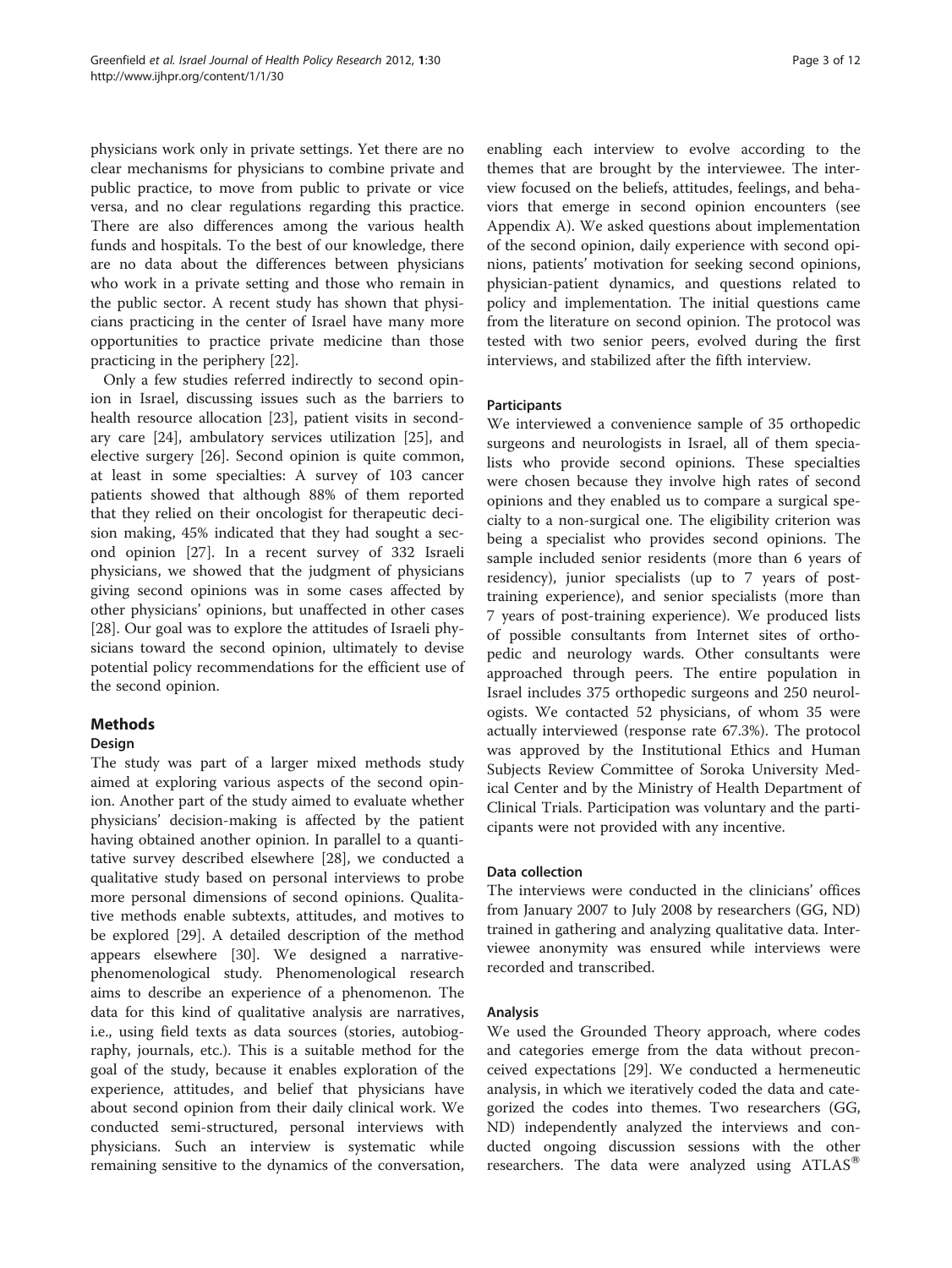software. The final themes are the outcome of an iterative definition process.

## Results

The sample characteristics are described below and also detailed elsewhere [\[30\]](#page-11-0). In total, 20 neurologists and 15 orthopedic surgeons participated in the interviews. Most of the participants were senior specialists (51.4%, 9 neurologists and 9 orthopedic surgeons), or junior specialists (40.0%, 10 neurologists and 4 orthopedic surgeons). We also interviewed 3 senior residents (1 neurologist and 2 orthopedic surgeons). Most of the participants were male (91.4%, 17 neurologists and all the orthopedic surgeons). Most of the participants obtained their medical education in Israel (65.7%, 11 neurologists and 12 orthopedic surgeons). The main setting of practice of most of the participants was a public academic hospital (91.4%, 17 neurologists and all the orthopedic surgeons). We also interviewed two neurologists practicing in a community specialist service and one neurologist in a private clinic. Most of the participants were practicing in the periphery of Israel, i.e., outside the major cities of Tel-Aviv, Jerusalem, and Haifa (65.7%, 15 neurologists and 8 orthopedic surgeons). Most of the participants were providing second opinions in private settings (60.0%, 10 neurologists and 11 orthopedic surgeons) in addition to their public work. In both settings, they invest a different amount of time in giving second opinions; while for some it is a part of their other duties, for others (mainly in the private setting) this is their major work.

Most of the physicians expressed a positive attitude toward the second opinion. Beyond being a patient's right, they describe it as a legitimate and often justified tool that can improve overall quality of care. They felt that when used properly, the second opinion can benefit everyone involved: the patient (by either ratification of the first opinion or by bringing to the patient's attention additional options he/she should consider); and the physician (by helping the patient make a decision, discussing the patient's case with the other physician, and as a source of added income). Some physicians even encourage their patients to seek second opinions.

Through our analysis, we identified the players who participate in second opinion consultations (the patient, the two consultants, the insurer, and non-clinical advisors) and their interactions—the patient interacts first with a primary consultant to get a first opinion and then with another consultant for a second opinion. The second opinion consultation takes place in a particular setting (public hospital, health fund, or private clinic) and in a specific geographical area. These consultations are provided or reimbursed by an insurer or the patient. Sometimes patients seek advice from a rabbinical medical broker outside the healthcare system. Using these definitions and contexts, we arranged the data along several themes: second opinion in public vs. private medicine; second opinion in the center of Israel vs. in the periphery; utilization of second opinion; and medicine between science and religion. We discuss these themes below.

Codes in square brackets (e.g., [N9]) are interviewee identifications, where [N] represents a neurologist, and [O] represents an orthopedic surgeon. Direct quotations from the physicians were translated from Hebrew with particular emphasis on preserving the original meaning and tone of the physicians' remarks.

## Second opinion in public vs. private medicine

The way second opinion is being provided (described above) may create tensions between the settings of public and private medical care. According to the physicians interviewed, patients obtain their second opinions mainly in the private sector [e.g., O3, O4, O6, O7, O9, O11, O15]. According to the physicians, most patients either see a community consultant in their health fund, or get a reimbursement from their health fund via the mechanism described in the Introduction. The latter is more costly to the patient and hence patients expect much more in terms of length of visit and personal attention to their case.

Second opinion has a different meaning in the different settings: The physicians made a strict distinction between an "opinion" provided as an integral part of the diagnosis and consultation during the natural course of being an inpatient. A "second opinion" is another opinion that the patient seeks outside of the hospital. While most of the physicians were supportive of second opinions outside of the hospital, many of them stated that providing a second opinion within the hospital is forbidden, and some even referred to it as a "collegial taboo" or even a "crime" [N2]. The physicians practicing in community consultation care (secondary care) viewed the second opinion of a colleague practicing in the same clinic as a legitimate act, or at least were not affronted by it.

## Patients' reasons for seeking second opinions in the private market

Physicians mentioned several reasons for patient preferences, as the physicians perceived them, for a private physician when seeking a second opinion.

Belief in the superiority of private consultation According to the physicians, most patients have a tendency to overestimate the quality of a private consultation and, therefore, they perceive a private medical opinion to be superior to that given in a public setting.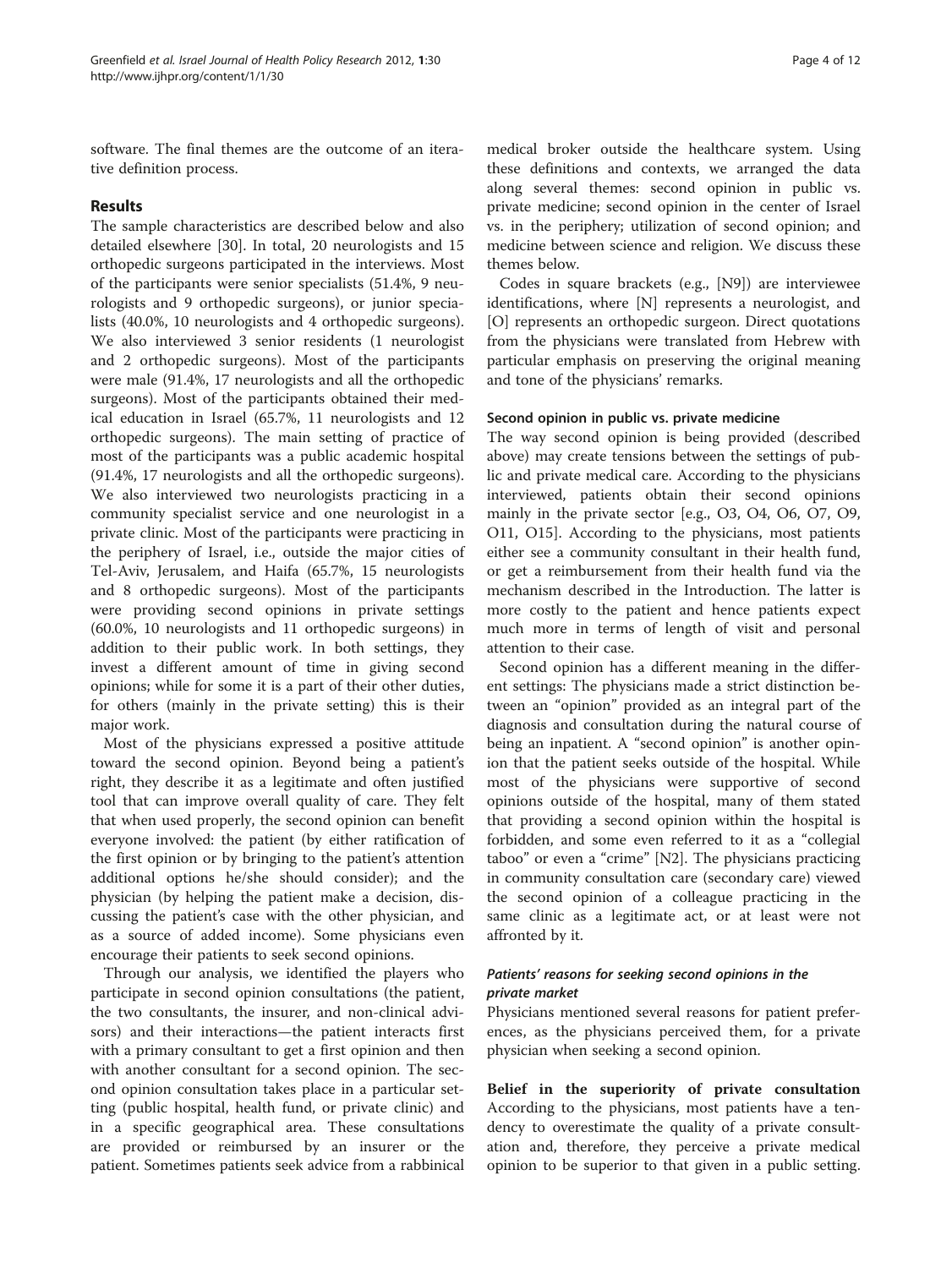Although there is a rationale to support this belief, as physicians practicing in the private market are usually more senior, some physicians mentioned that this perception may mislead the patient. A second opinion from a senior physician in a public setting may be better than that from a less experienced physician in a private setting. Moreover, physicians interviewed mentioned what they perceive as the patients' lack of credible information about the quality of privately practicing physicians.

Personal selection of a consultant An essential component of the second opinion consultation is the element of patient choice [O4, O9]:

"... You go to a doctor that YOU choose, unlike the public system where you get the one who was just available ... it gives the feeling that they choose one that they really want, after research and recommendations ... so they feel more confident and are more inclined to accept the consultant's opinion  $\ldots$ " [O4].

For example, one physician [O5] recalled a trial program to provide second opinions as a private service within a public hospital by senior physicians practicing in the hospital. This effort failed, however, because patients wanted to choose the second opinion consultant themselves, an option that was not available in this trial.

"Personal time" According to the physicians, many patients are motivated to seek a second opinion for emotional reasons, such as anxiety, and by a desire to get more information and relief. The usual hectic public setting allows very limited time to spend with each patient. But in the private setting, the physician can spend the necessary time with each patient, have a relaxed conversation, and discuss diagnosis, treatment, and prognosis [O15]. The patient effectively "buys the physician's time" [O2] and the consultant can spend more time evaluating each case, discussing patient preferences, considering further studies, and explaining the diagnosis, treatment, prognosis, etc.

"... Sometimes a visit in a public setting lasts too long because there are too many questions, and you might become impatient, and the patient also feels that. So the second opinion provides another opportunity to get more information, perhaps about other nuances, I think that is positive ..." [O11].

"I've done everything I could" Obtaining a second opinion is often a part of how the patients cope emotionally with their disease. The high costs of private second opinions may constitute part of the "I've done everything I could" feelings of the patient.

## Physicians' attitudes toward the private second opinion

The physicians expressed ambivalent attitudes toward the private second opinion. While some proclaimed it a necessity, others noted what they considered its problematic aspects:

"... Second opinion, essentially, is an example where private medicine celebrates the current limitations of public medicine, and perhaps, the failure of public medicine. People can't find satisfactory solutions, so they turn to private medicine ..." [O9].

Several physicians talked about their feelings of unfairness triggered by the huge efforts they often invested in the public settings and the disproportionately small rewards they receive relative to physicians in the private settings [N6, O5]. For example:

"... In the public sector, it often happens that you are taking care of a patient for two weeks, doing screenings, imaging, weekend duty, etc., and then the patient goes to someone else, who sits with the patient for 30 minutes, reads what you have sweated for, and takes a thousand shekels, and you've worked here for free, it's annoying, it's frustrating ..." [N6].

#### Maintaining medical ethics in the private second opinion

The physicians also mentioned the challenge of reconciling the tension between clinical and economic considerations and of maintaining medical ethics regardless of the setting. Some physicians felt that unlike the public setting, in a private setting the physician is driven by a financial motive to satisfy the patient [O6, O15]. However, most physicians said that they maintain the same clinical judgment whether the setting is public or private, and they uphold professional ethics by trying to avoid financial considerations [O1, O2, O4, O5, O13, O15, N7].

"... The whole idea is to try and stay straight, and not suggest surgery just because of money ... "[O15]

#### Private second opinion in hospital settings

Several public hospitals provide private services, including second opinions. Hadassah Hospital, for example, is a public not-for-profit hospital, not owned by the government, which provides private consultations. The reimbursement mechanism for getting a second opinion in these services is similar for other consultations with private physicians (i.e., 80% of cost, up to approx. 550 NIS, up to 3 annual consultations). Some physicians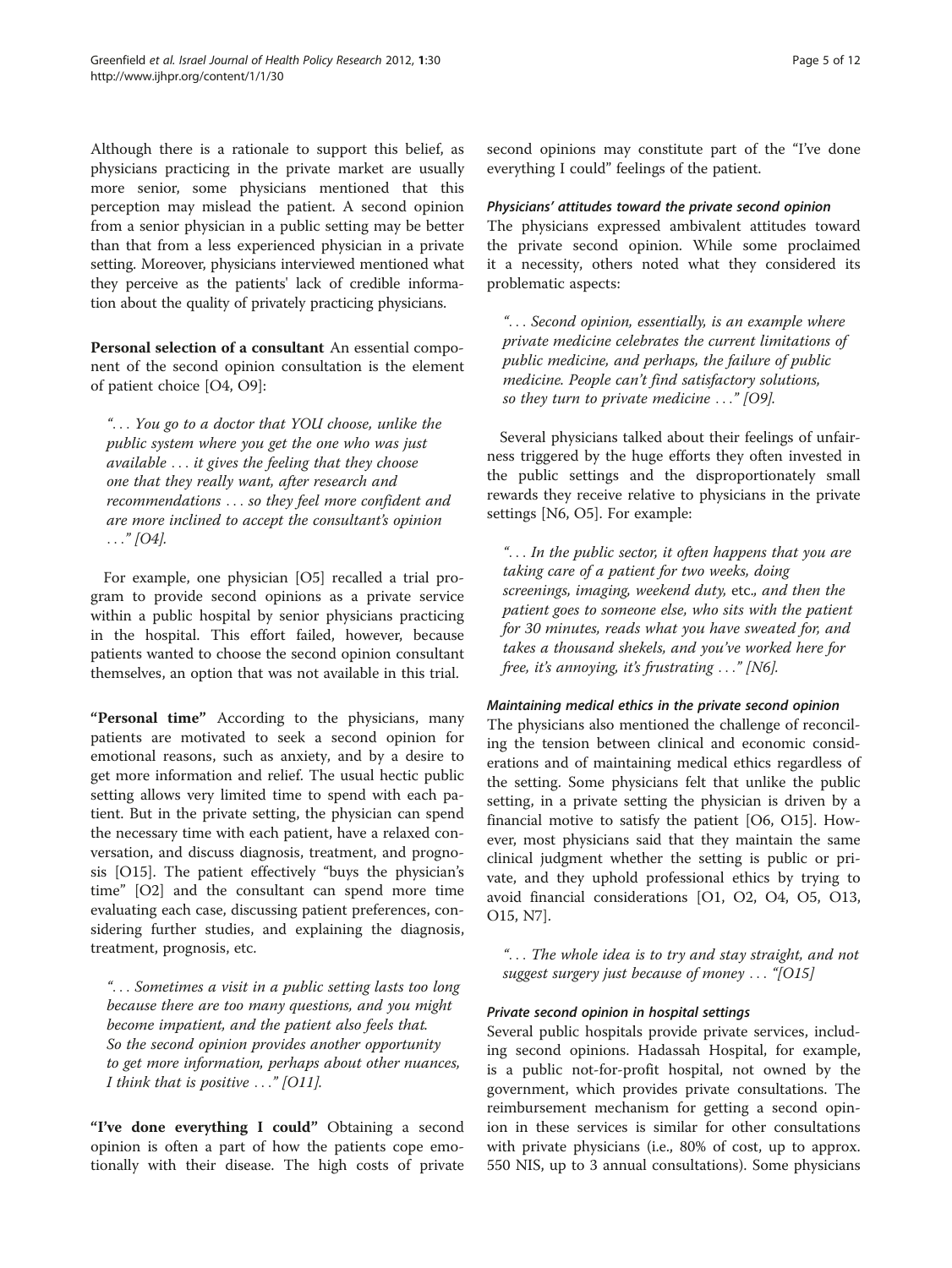(e.g., [O15]) mentioned the prestige of these hospitals relative to "regular" private consultations in a noninstitutional setting. Another physician referred to a trial to establish such a service in a peripheral hospital (i.e., private consultation service within a public hospital) that was unsuccessful because the patients realized that the physicians were the same physicians practicing in the public hospital. Hence, we assume that second opinions provided in the private service of the public/private notfor-profit hospitals pose the same kind of issues and problems as second opinions provided outside the confines of these institutions.

In addition, the setting may affect the way second opinion is practiced. Hospitalized patients are less inclined to seek a second opinion because they feel that within the framework of normal hospital procedures, several physicians discuss their case [O11]. Some hospitalized patients invite physicians from outside the hospital to give them second opinions in the ward, but this is relatively rare [O5, O15]. It may also affect the patient-physician relationship:

## Interviewer: "Is it common that patients hear your opinion and then seek a second opinion from someone else?"

Interviewee: "Frankly, in all of those cases I initiated the second opinion; I cannot recall anyone who heard my opinion, and went to someone else and then came back to me, or that I heard they went to someone else. I work in a private, very exclusive milieu. I guess that the setting plays an important role" [O14].

#### Second opinion in the center of Israel vs. the periphery

One of the most common expressions, made mainly by physicians practicing in the periphery, is the patient perception that "the phenomenon of the second opinion is routine in the 'center'" (i.e., Tel-Aviv metropolitan area and hospitals in Jerusalem) and that "the best physicians are in the center" [N2]. According to this perspective, patients consider physicians practicing in central regions of Israel as more knowledgeable and of greater expertise than those in the periphery, and, therefore, it is important for patients to meet "the expert from the center", even when such physicians possess the same training and experience as a physician practicing in the periphery. Going to "the doctor from the center" instills in patients the confidence and the feeling that they did everything they could to find the best treatment [O6]. Patients from the periphery come to the center for a second opinion, but seldom the other way around. A common feeling expressed by physicians practicing in the periphery is that patients devalue their expertise and perceive them as inherently under-qualified compared to the physicians practicing in the center. One physician described an ironic situation, in which physicians who work in the periphery are more highly esteemed by their patients if they also have private clinics in the center [N2]. The following is another anecdotal example of patient over-evaluation of physicians who practice in the center:

"... I had a patient whom I advised that she needed surgery, but then she was gone and returned after a month. Apparently she waited for a whole month for a very famous doctor in the center, just to hear him say that I'm right, and that I'm the best surgeon for it. That's fine, but she waited a whole month, and meanwhile the fracture deteriorated, the risk increased and eventually she was not operated. She spent a month which was very, very critical, and screwed her chances, only to hear a very famous person  $\ldots$ " [O15].

According to the physicians, several structural reasons can be cited for the low utilization of the second opinion by patients in the periphery. For example, in the periphery 1) there are fewer experts and hence, less choice for patients; 2) private medical care is less developed, especially for private surgery; and 3) supply of and demand for private medicine are much lower and fewer people have adopted the mentality that accepts and promotes using private medicine [N2]. Patients living in the center are usually more aware of the option of getting a second opinion, and even those from the low-medium socioeconomic classes in central Israel obtain second opinions. Moreover, they are often more aware of why the second opinion is important [N2, O2]. Although such inequalities exist throughout Israel, they are more prominent in the peripheral regions where patients of limited means can be found in greater numbers, and therefore, many physicians prefer to work in the central regions of Israel. Physicians who practice in the periphery are often frustrated by their perception of being under-valued by patients and generally unappreciated merely because they practice in the periphery:

"... The assumption of most patients is that when working in the periphery, you are professionally inferior to doctors doing the same work in the center. It is annoying, because it's the premise of most of the patients, and if it is their reason to hear a second opinion, it's annoying ... I mainly face it with patients whom I offer something and they turn to doctors in the center, because they think they are better, because they are 'doctors in the center' ... I say this with sad cynicism" [O15].

According to the physicians interviewed, there are legitimate reasons to consult physicians practicing in the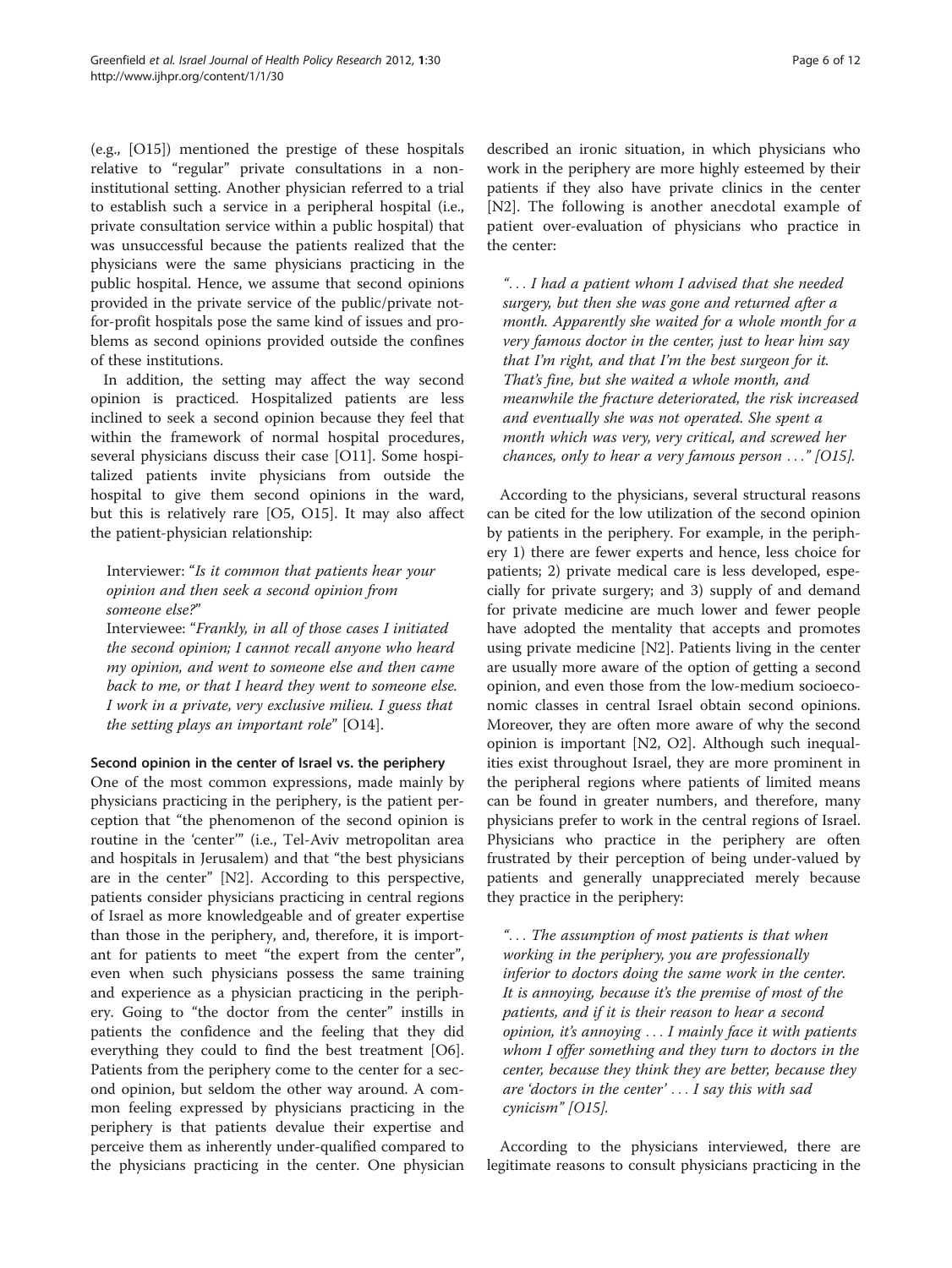center: because some services are supplied better by central hospitals than by those in the periphery [O15] and because different hospitals also have different approaches to the same treatment [N2]; the second opinion consultation is legitimate and even useful. However, the physicians have expressed frustration from being automatically devalued relative to the physicians practicing in the center of the country.

## Utilization of second opinion

Opinions among physicians were mixed about the level of second opinion utilization. Several neurologists stated that there has been an increase in its use but that many patients are still unaware of the existence and/or importance of this tool, which is sometimes used inappropriately [N4, N5, N6, N8, N9]. Others stated that many patients seek second opinions [N14, N15], and some orthopedic surgeons pointed to an overuse of second opinion consultations due both to patient anxiety and to such consultations being too accessible, thus leading to many unnecessary consultations for relatively simple problems [O2, O10, O11, O12]. Some physicians mentioned the need to increase awareness and to reduce co-payments to encourage second opinion utilization [O5, O7, O8].

Most physicians agreed that the second opinion has been increasingly utilized in recent years due to the reimbursement that patients now receive from their health funds. The health funds' policy regarding second opinions has increased the legitimacy of such consultations and made them more accessible. The physicians also mentioned that the increased availability of medical information on the Internet and in the media has made patients more knowledgeable about their diseases and more skeptical of their physicians. Some physicians referred to the trend of legal claims against physicians as contributing to the increase in second opinion utilization, ultimately leading to unnecessary and redundant second opinion consultations and the phenomenon of "doctor-shopping" (i.e., getting many opinions for the same episode), which may be the result of the lack of a mechanism that helps patients to reconcile discrepant opinions [O1, N10].

Although physicians mentioned that it is difficult to characterize the patients who seek second opinions, some mentioned anxious patients as those with the greatest tendency to request additional consultations about their health. Moreover, the patient asking for a second opinion is typically from among the more educated sector of the population, of high socio-economic standing, with access to sources of information, and the ability to pay for a second opinion [O2, O4, O13, O14].

#### Medicine between science and religion

According to the physicians, many patients in Israel get rabbinical consultations, in parallel with their clinical

consultations, about surgery or treatment regarding selection of the hospital or physician [O2, O3, O4, O11, O14, O15, N1, N6, N8]. This practice is used mostly by ultra-orthodox Jewish people, but for different reasons some members of the secular public also consult Rabbis about medical treatment. In the ultra-orthodox community, the rabbinical consultation is an integral part of getting a Rabbi's blessing (i.e., approval) for a medical procedure. The Rabbi usually directs the patient to a specific specialist or hospital. Secular patients, on the other hand, seek advice from rabbinical medical brokers to get additional opinions based on their sources and contacts.

But physicians are not wholly satisfied with rabbinical involvement, as it casts doubt on their professional judgment, and it creates tension between "faith" and "science". The physicians were also uncomfortable with the patients' need to receive approval from a Rabbi after the physician recommended a decision and being "dictated" to by a Rabbi, which contradicts the perception of the professional authority and clinical autonomy of the physicians. Some physicians expressed some distrust of Rabbis as a source of clinical judgment, because they rely on faith rather than on medicine as a scientific profession [N6, O2, O4, O11, O14, O15]. The fact that Rabbis advise patients to be treated in certain hospitals or by certain physicians arouses resentment among physicians [O15]. They also mentioned that ultraorthodox patients tend to express their desire for a second opinion more blatantly than secular patients, probably due to their perception of the physician as inferior to the Rabbi.

"... We have quite a bit of experience here with orthodox people. The decision may be easier for them because they do not decide, but the Rabbi, so it is a kind of a second opinion. Rabbis have their knowledge, but if the patient delivers incorrect information, then their decision may be wrong, but it is sacred. Sometimes the Rabbi objects to surgery although I recommend one. So sometimes it can be problematic in terms of the therapeutic approach" [O11]. "... In the orthodox sector it is sometimes an integral part of getting the blessing of the Rabbi, and to go to whom the Rabbi ordered you to go. They come from relatively lower socioeconomic levels, but yet they are willing to pay to consult with the physicians to whom the Rabbi sent them" [O14].

## **Discussion**

Our goal in this study was to explore the attitudes of Israeli physicians toward second opinions, through personal interviews. From a sociological perspective, second opinion is a commonly used tool in the Israeli healthcare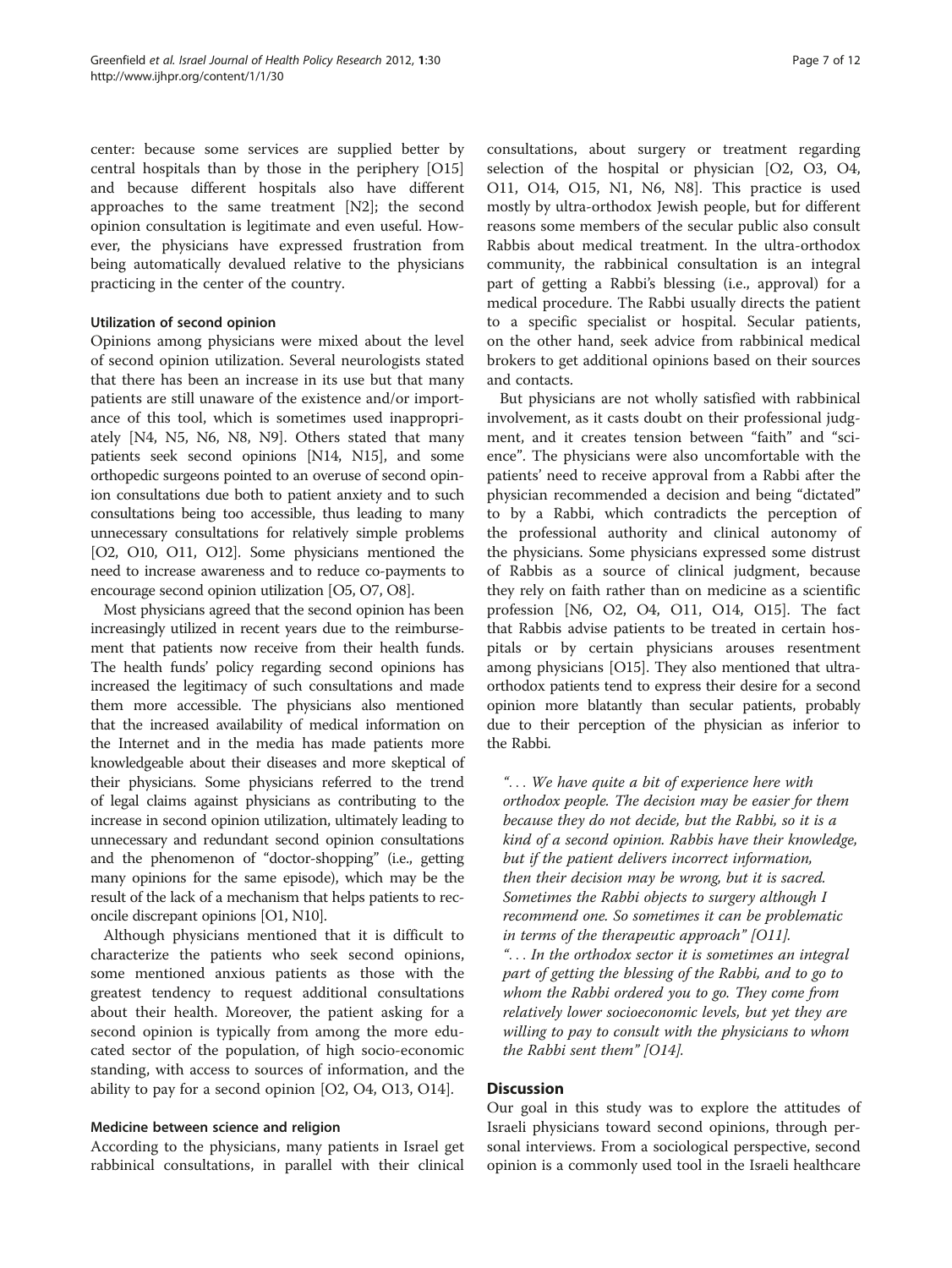system, and as such, it represents the prominent tensions apparent in other health services. The players involved in second opinion consultations—the patients, the consultants, the insurers, and non-clinical advisors have different and sometimes contradictory motives, a reality that can generate conflict. Reconciling these conflicts is among the major challenges behind facilitating the delivery of the second opinion in a respectful, informed, balanced, and accessible manner. We identified four issues in the data: (1) inequalities between central and peripheral regions of Israel; (2) inequalities between private and public settings; (3) an implementation gap between the right to a second opinion and whether it is covered by the National Health Insurance Law; and (4) tension between the authorities of physicians and religious leaders. These issues apparently interact with each other: supply and demand of public and private medicine vary between the country's center and its periphery, and these differences, in turn, create inequalities that affect the implementation gap. These tensions also operate under macro conditions such as legislation, health policy, culture, and norms. While these tensions are also apparent within the framework of the first opinion, they become more critical in second opinion consultations, which tend to be more complex, require specific sub-specialties, involve more elaborate decisions, and cost considerably more.

## Setting: Second opinion and public vs. private medicine Patient preferences for private second opinions

The tension between public and private medicine is evident in the current struggle over the existence and quality of public health care in Israel as expressed in the recent physicians' and nurses' strikes as well as in the Ministry of Health goals to reduce health disparities in Israel. For example, the provision of private medicine in public hospitals in Israel has been a subject of a major debate [[31-33](#page-11-0)]. According to the physicians interviewed, they think that patients who seek second opinions do so in the private sector. Getting a private second opinion apparently has an element of a premium product, with increased individual attention, shorter waiting time, and greater privacy, that is absent from the public system. The physicians interviewed perceived that patients prefer a private second opinion because they believe that "private" physicians are superior to "public" physicians, and likewise, they prefer to choose a consultant by themselves and to have "personal time" dedicated exclusively to them. This is probably one of the reasons for the tendency of patients to attribute greater value to the second rather than to the first opinion [\[34](#page-11-0)-[36\]](#page-11-0). Getting a second opinion in the private medical sector also allows patient access to high-ranking professors who, although they serve as department chairs in the public health system,

are not easily accessible for patients through public health system channels. Finally, paying for a costly private consultation also helps promote the patient's feeling that "I've done everything I could."

## Flaws of the private second opinion

Despite these benefits, such an arrangement has some flaws. First, the private medical sector lacks the same regulatory mechanisms as in the public sector, a situation that may lead to unnecessary and costly second opinions. In a private market, the second opinion becomes a "commodity" that distinguishes between those who can and cannot afford it. Second, the patients' efforts to choose the "best consultant" under the assumption that "private" physicians are superior to "public" physicians can sometimes be undermined by their lack of valid data on physician quality and performance. Hence, they are prone to rely on the physician's impression, charisma, and public appeal, and rumors and limited-value data. Surprisingly, although many physicians in Israel work in both the public and private settings, physicians themselves echoed patient assumptions about the professional superiority of private physicians compared to public ones. Yet, one may argue that without current data on the quality of private specialists' outcomes, the choice of "private" doctors is as informed as a choice of any other physician, including the public sector. However, there are two inherent differences between a choice of a public or private physician. In the public service, patients have less choice of physician, and mostly see an available physician on a first-come, firstserved basis. In the private sector, patients proactively seek a physician of their choice. Also, private consultations are costlier than public ones, and hence there is great importance for the patient to choose the best physician they can afford.

What are the implications of publicly employed physicians seeing patients privately for second opinion purposes? First, would the same physician provide a "better" opinion in a private setting? Apparently not. The physicians said that they certainly would not intentionally offer sub-standard care to their public patients. However, the private consultation enables both the patient and the physician more time to discuss the case in a relaxed and informal atmosphere, in which the physician can dedicate adequate time to discuss the history of the case, different diagnoses, and treatment alternatives with the patient. Hence the physician can have a broader view on the case, consider previous diagnoses given to the patient, and hence potentially provide a better decision. But, then, this option is open only to patients who can pay for it. Second, would the same physician provide different opinions in different settings, due to financial interests? The physicians denied such an influence,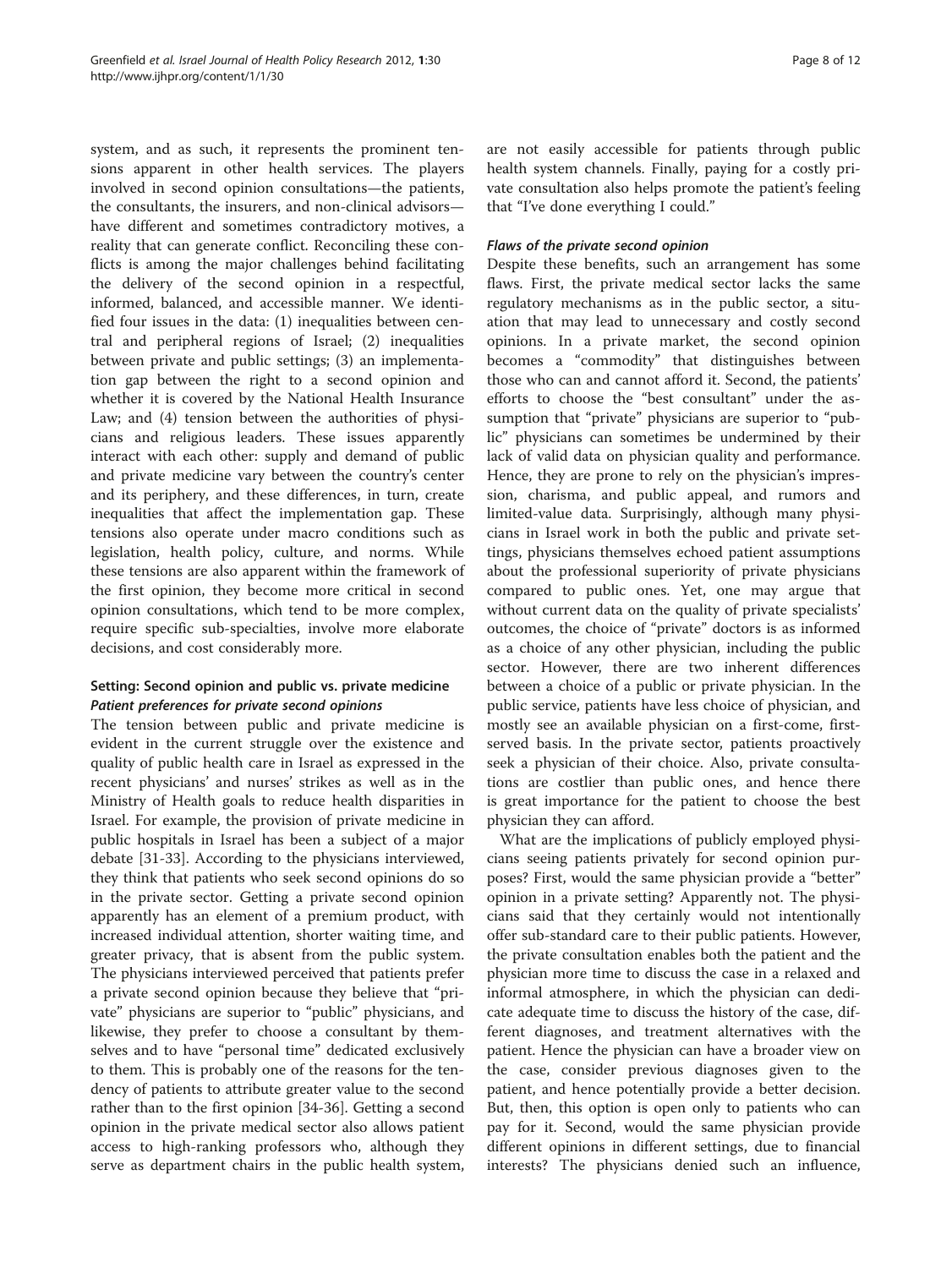although some of them mentioned that some cases might fall within a grey area. Some physicians mentioned the challenge of maintaining the same level of professional judgment in the public and private settings. For example, in private settings the physician is usually more interested in satisfying the patient.

While our interviewees argued that the private setting is better suited for second opinion policies, they were concerned about the potential for tension between the public and private settings. For example, several physicians complained about disparate efforts and rewards in the public vs. the private settings. It is important to mention that the physicians did not directly attack patients' decisions to pursue second opinions from "private" physicians, but the structural issues that cause system failures, such as misinformation about the quality of private physicians, inequality in accessibility, and physicians' greediness in providing costly second opinions in an unregulated market.

## Location: Second opinion and the center vs. the periphery

One of the major concerns expressed by the physicians, especially by those practicing in the periphery, is the notion that "second opinion is better in the 'center' of the country". Both patients health-seeking behavior and reasons connected with health system structure have led to low patient utilization of second opinion in the periphery relative to the center. This low utilization is related to the fact that patients in the periphery tend to have lower incomes. Nevertheless, physicians practicing in the periphery felt under-valued by patients. Indeed, a recent study has shown that physicians practicing in the center of Israel have many more opportunities to practice private medicine than those practicing in the periphery [[22\]](#page-11-0). The conditions generate unequal access, for both patients and physicians, to second opinion consultations. While inequalities in Israeli health services are a known fact [[37\]](#page-11-0), differential access to second opinion is another, less discussed symptom of these inequalities.

## Implementation gap: The right to second opinion and actual patient coverage

Such a structural gap between an existing right and its practical implementation could create inequalities in accessibility across different populations and geographical regions. While most physicians stated that utilization of the right to a second opinion has increased in recent years, there were mixed opinions about the frequency of second opinions (i.e., how many patients in the practice seek second opinions) and appropriateness (i.e., how many of these second opinions are indeed justified). Although some physicians claimed that the option for a second opinion has been underused, others felt that it

suffered from overuse or even misuse. Indeed, a literature review by the authors [[20\]](#page-11-0) found a lack of data about the level at which second opinion is utilized in Israel.

#### Authority: Second opinion between science and religion

Another common form of second opinions in Israel, though not purely medical, is a consultation with a rabbinical medical broker in parallel with the clinical consultation. The ultra-orthodox community, as well as secular patients, turn to religious authorities because of their vast "local" knowledge of which physicians are best for which problems, and their ability to sometimes speed access to these physicians. This information and referral function is separate from the issue of giving blessings, and is a practical, rational response to the lamentable lack of clear information for patients about which physicians are best, in either the private or public sectors.

Most of the physicians were dissatisfied with rabbinical involvement because they were concerned that patients are being misled by unprofessional judgment. They were also concerned that it casts doubt on their professional clinical judgment and engenders tension between faith and science, as physicians feel devalued by Rabbis. In a previous study, a third of 103 cancer patients surveyed reported seeking the opinion of a rabbinical medical broker [\[27\]](#page-11-0). Another survey with Israeli physicians reported that they respect Rabbis' suggestions in the area of medical decision making though they would not let a Rabbi's advice interfere with their decisions if they believed the Rabbi's opinion went against medical opinion [\[38](#page-11-0)]. Yet it is unclear how these two mechanisms should be integrated and even regulated in the context of the second opinion.

## Limitations

The qualitative methodology applied in this study can identify issues, features, attitudes, motives, and barriers within the context of the second opinion. Yet our study carries some limitations. First, qualitative research is often critiqued as subjective, but the systematic approach to data gathering and data analysis, as well as establishing detailed records of the analysis, counters this concern. Second, most participants were hospital physicians whose perspective may over-represent this setting. Yet due to the structure of the healthcare system, almost all of them provide second opinions in the community and/or private settings. Hence, although they were physically interviewed in a hospital, their perspective also reflects their experiences in other settings. Our study focused on physicians' perspectives and should be complemented with interviews with patients in order to have a comprehensive picture on second opinions.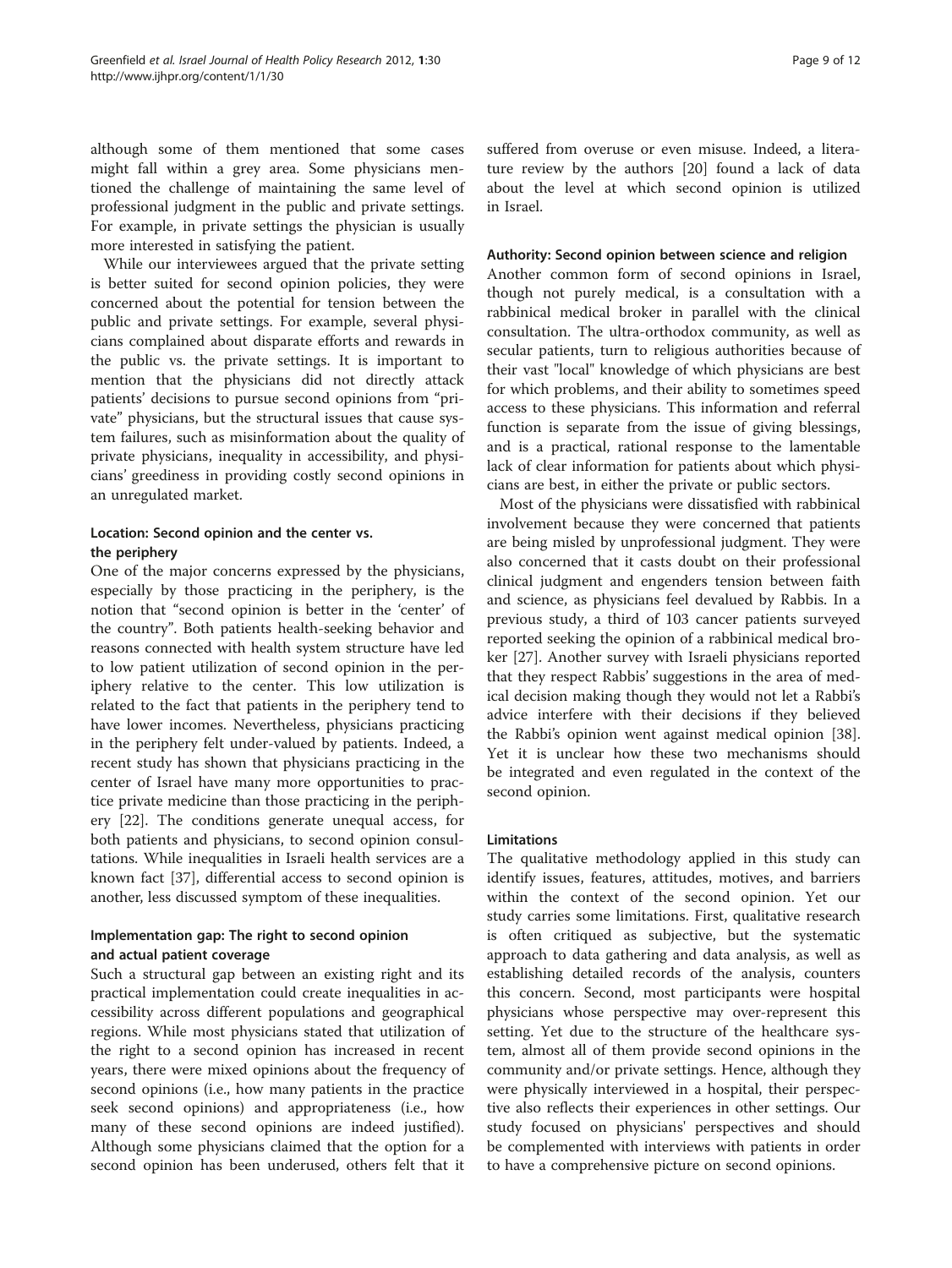#### Possible policy implications

The findings can serve to derive potential policy recommendations by highlighting areas needing structural changes and further investigation:

#### Regulation and structure

Currently patients have large out-of-pocket costs on second opinions, and the health funds spend very heavily on second opinions through their supplementary health insurance programs. The right to receive a second opinion raises the issue of how a public system should provide at least some of the perceived benefits of the private system, thereby decreasing inequalities for patients and physicians alike. Can the public system provide highquality, accessible, objective, and affordable second opinions? Can the public system potentially provide the benefits of private consultations, such as adequate doctor-patient time, patient selection of consultants, and patient accessibility to high-ranking professors? If a public system was ideally able to provide conditions similar to those in a private clinic, would that decrease the demand for private second opinions and facilitate equality? While there is currently no clear answer to these questions, the increasing demand described by the physicians for private second opinions reflects the general privatization trend that healthcare services in Israel have been undergoing. Based on a vast body of research that showed how second opinion can change the course of treatment [[4-6](#page-11-0)], we suggest that the second opinion should be institutionalized and regulated to ensure equality and fairness. A better solution would probably be to provide the public system with mechanisms and resources to provide better care, rather than let the privatization trend reinforce the drawbacks of the public system. One option is to provide second opinion as a public service by a designated "second opinion clinic" or other innovative mechanisms such as polyclinics [\[39](#page-11-0)]. A polyclinic is a clinic where key providers such as family practitioners, consultants, social workers, and other allied health professions are located under one roof, enabling enhanced collaboration among services. Policies are required to promote the optimization of treatment and the avoidance of unnecessary risks, and they will help assure the quality of treatment while saving costs by preventing unnecessary treatments.

## Strengthening doctor-patient dialogue on second opinion

Both the public and the medical profession should be informed on patients' right to second opinion, and should be directed on how to utilize second opinion to benefit from it as much as possible. Underuse can be treated through education, improved accessibility in peripheral regions, and co-payment reductions. Overuse (i.e., "doctor-shopping") is sometimes the result of choosing an inappropriate consultant for a second opinion and the lack of a mechanism to help patients reconcile discrepant opinions. Hence, mechanisms for guiding both physicians and patients to an appropriate mechanism to implement the second opinion process, and for making an informed choice between the two opinions, can be implemented in parallel with control over utilization.

#### Further investigation

There is a need for studies that will examine the prevalence of second opinions overall, as well as by specialty and by various patient characteristics. This has importance for further understanding the overall nature and significance of the second opinion phenomenon, and in particular for exploring the extent of inequalities. In addition, decisions about whether to add second opinions to the national health basket would benefit from the results of cost-effectiveness analyses. Finally, further research is needed to complement physicians' perspectives with a better understanding of how patients perceive second opinions and to learn how significant the gap is between the right and its implementation, so as to inform sound implementation recommendations.

#### Conclusions

Second opinion is a complex tool that requires further study to be optimally implemented. The take-home message of this article is that all the physicians agreed on the importance of the second opinion as a clinical tool, but raised concerns about the way it is provided and utilized. Meanwhile, the second opinion reflects the predominant tensions in the Israeli healthcare system, mainly inequalities between public and private medicine, and inequalities between central and peripheral regions. The National Health Insurance Law should strive to provide the option for a second opinion as stated by the Patient's Rights Law. Further research is needed to complement physicians' perspectives with a better understanding of how patients perceive second opinions and to learn how significant the gap is between the right and its implementation, to advise sound implementation recommendations.

## Appendix A. Interview protocol Adapted from Greenfield et al. [[30\]](#page-11-0)

Hello, my name is.... This interview is a part of a study conducted at Ben-Gurion University of the Negev about physicians' views on second medical opinions. The interview will be used for research purposes only and is anonymous. The interview will take about 30 minutes and will be audio-taped with your permission. Thank you in advance for your cooperation.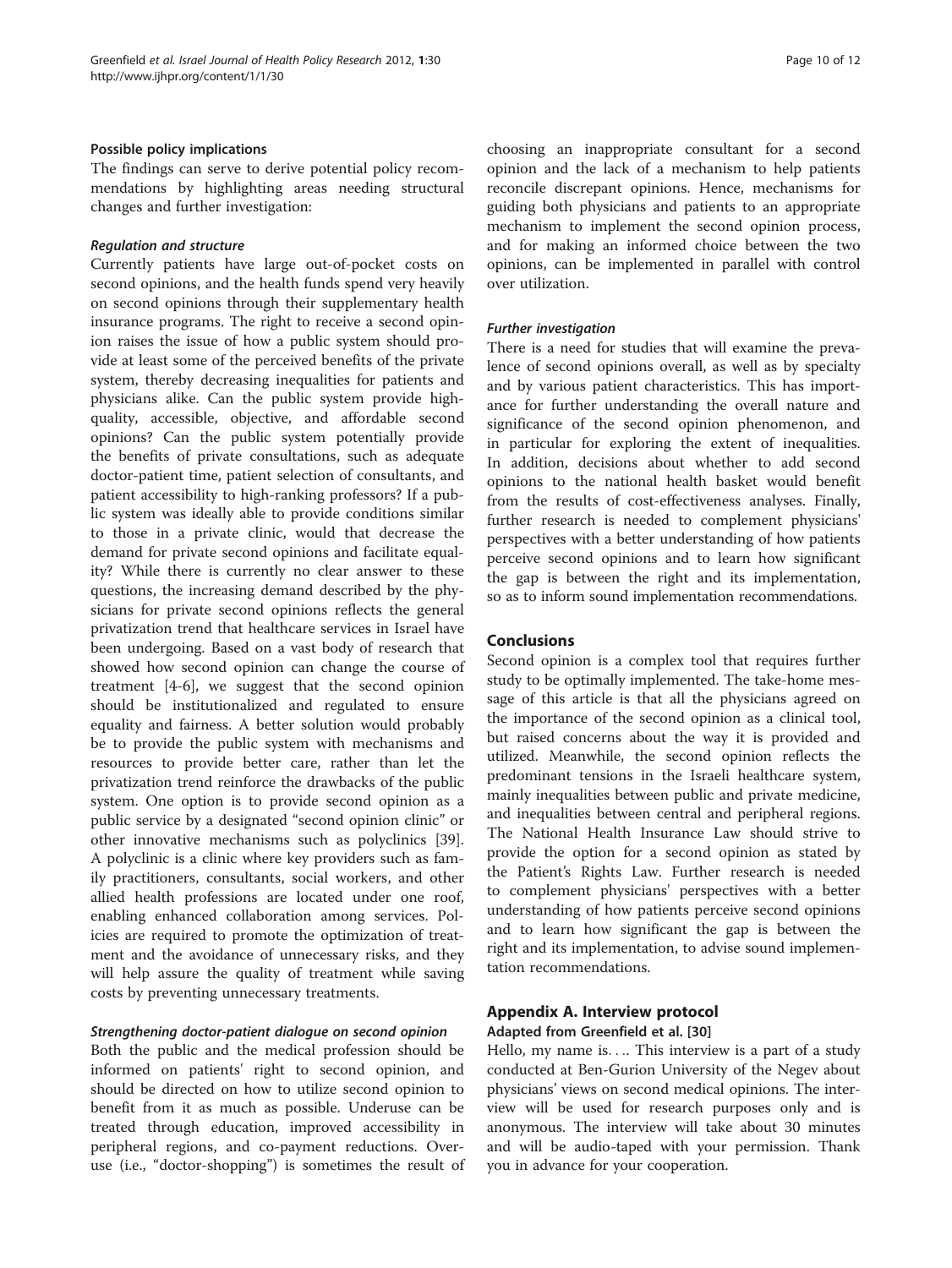## "Warm-up" questions

- If you could choose 2–3 words to describe what a "second opinion" is, which words would you choose?
- When you hear the term "second opinion", what is the first connotation that crosses your mind?
- Please tell me a bit about your interaction with second opinions. Generally, what do you think about second opinions?

## The primary physician's role: Dealing with patients who wish to seek a second opinion

- How often do your patients seek a second opinion? Do they seek too many second opinions, or too few?
- What, in your perception, triggers patients to seek a second opinion? How can they benefit from it?
- How do patients communicate their desire for a second opinion? Do they tell you about their desire?
- Can you recall a specific patient who sought a second opinion? What was special about this patient? Why do you think that the patient wanted to get a second opinion? Was he/she a difficult patient? How did you feel about it? Were you bothered by the fact that the patient wanted to seek a second opinion? How did you deal with this patient?
- Do you encourage patients to seek a second opinion? Do you initiate it?
- How did you feel when a patient of yours sought a second opinion from someone else, and returned with the second opinion to you? Would you consider adopting the second opinion?

## The second opinion physician's role: Giving second opinions

- How often do you give second opinions? In which setting?
- If you would go to another physician as a patient, would you tell the physician that you already had a first opinion? Why (why not)?
- Can you please tell me a bit about the dynamics with patients who come to hear a second opinion? Do patients tell you that they already heard a first opinion? How do they communicate with you?
- How would you feel if you eventually realized that the patient concealed the first opinion from you?
- Can you recall a specific patient who came for a second opinion? What was special about this patient? Why do you think that the patient wanted to get a second opinion? Was it a difficult patient? How did you feel about it? How did you deal with this patient?

 To what extent do you feel that the first opinion changed your judgment? Did you employ different considerations compared to the situation where you would have given the first opinion?

## General questions

- There is an argument that using second opinions in an informed manner can decrease the number of legal claims. What do you think about this?
- Does the issue of second opinion arise in informal chats with colleagues?
- How do you compare the way second opinions are practiced in Israel to other countries? Is there a country that can serve as a model?
- (Closing question): Is there is something else that you would like to expand on second opinions, perhaps something we did not discuss?

#### Competing interests

The authors declare that they have no competing interests.

#### Authors' contributions

GG was involved with acquisition of funding, conception and design, data collection and analysis, and drafted the manuscript. JSP was involved with acquisition of funding, conception and design, data collection and analysis, and revising the manuscript. SW was involved with conception and design and data analysis, and revising the manuscript. ND was involved with acquisition of funding, conception and design, data collection and analysis, and revising the manuscript. All authors read and approved the final manuscript.

#### Author information

Geva Greenfield, PhD, is currently a research associate at the Department of Primary Care and Public Health, School of Public Health, Imperial College London. He specializes in health behavior, patient-physician relationship, eHealth, and medical decision-making.

Joseph S. Pliskin, PhD, is the Sidney Liswood Professor of Health Care Management at Ben-Gurion University of the Negev. He is a member of the Department of Industrial Engineering and Management and of the Department of Health Systems Management. Prof. Pliskin also has an appointment as an Adjunct Professor at the Department of Health Policy and Management at the Harvard School of Public Health.

Shlomo Wientroub, MD, is Chair of the Pediatric Orthopedic Department at Dana Children's Hospital, Tel-Aviv Sourasky Medical Center, and Incumbent, The Goldberg Family Chair in Pediatric Surgery, Sackler Faculty of Medicine, Tel-Aviv University.

Nadav Davidovitch, MD, PhD, is an epidemiologist and public health physician. He is an Associate Professor at the Department of Health Systems Management, and Chair, Center for Health Policy Research of the Negev at the Faculty of Health Sciences, Ben-Gurion University of the Negev. His current research deals with health policy, health inequities, health and immigration, vaccination policy, environmental health, and public health ethics.

#### Acknowledgments

We gratefully acknowledge the support (Grant No R/07/94) from the Israel National Institute for Health Policy and Health Services Research (NIHP). We wish to thank the physicians who participated in this study for their openness and willingness to participate.

#### Author details

<sup>1</sup>Department of Primary Care and Public Health, School of Public Health, Imperial College London, The Reynolds Building, St Dunstans Road, London W6 8RP, UK. <sup>2</sup>Department of Health Systems Management, Ben-Gurion University of the Negev, P.O. Box 653, Beer-Sheva 84105, Israel. <sup>3</sup>Department